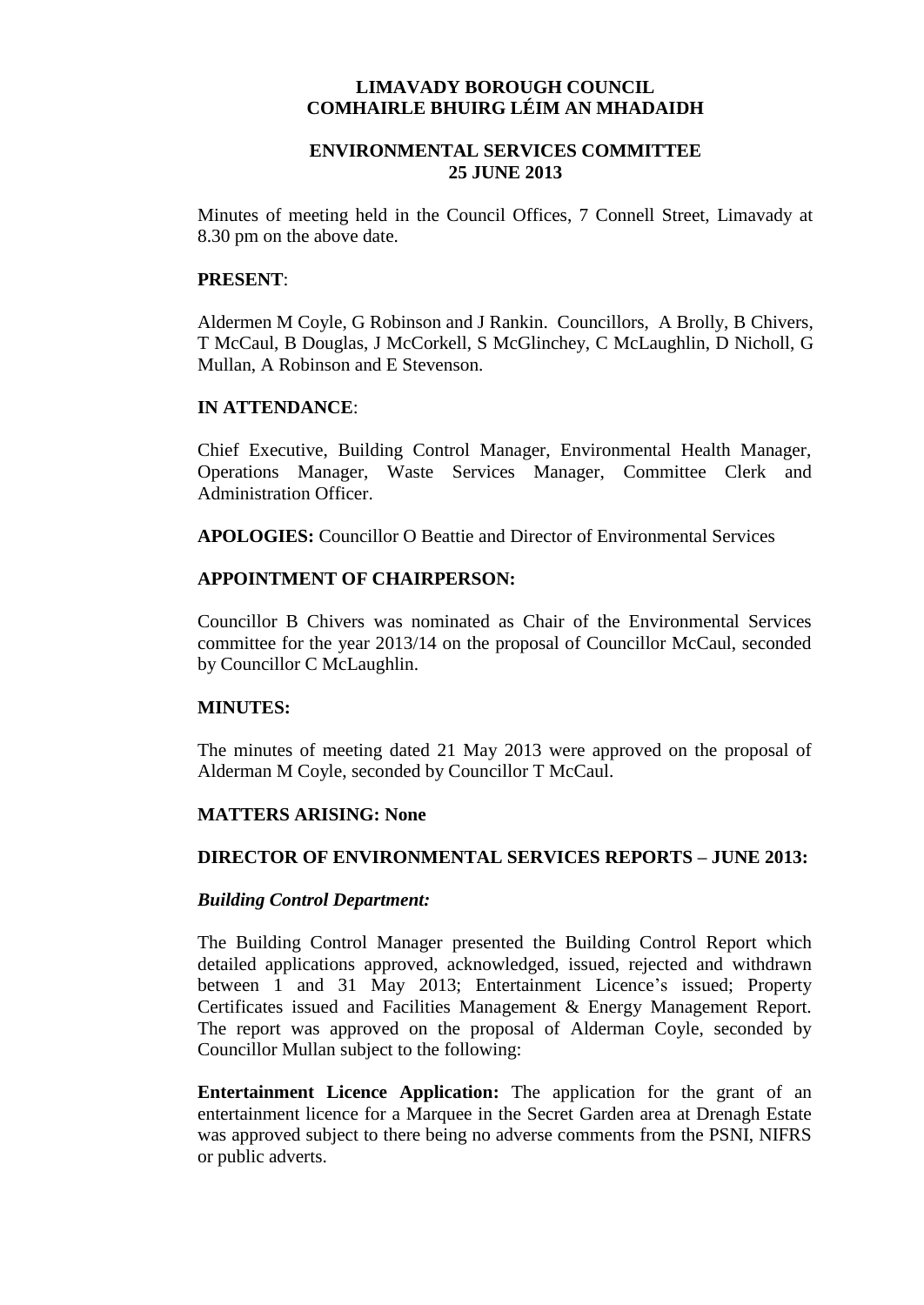**Approved Places for Civil Marriages/Partnerships:** It was agreed that the application from Drenagh Estate, Limavady and The Drummond Hotel, Ballykelly for renewal of approved places for a venue for Civil Marriages/Partnerships would be approved subject to there being no adverse comments from public advertisements or the PSNI.

**Transfer of Liquor Licence:** Council had no objection to the application for transfer of a liquor licence from Lassba (NI) Ltd formerly The Classic Wine Bar to The Classic Wine Bar Ltd for the premises situated at 48 Main Street, Limavady.

**Air Conditioning Quotes for Council Offices / RVACC:** It was agreed that quotation submitted from Air Cool Engineering in the sum of £9,450.00 together with the quotation from Gelvin Electrics for £1,148.00 would be accepted.

## *Addendum to the Building Control Report:*

**Renewal of an Entertainment Licence:** It was agreed that the application from Stendhal Festival of Art, Limavady for the renewal of an entertainment licence would be approved subject to there being no adverse comments from the PSNI, NIFRS or public adverts.

**Notice of Application for an Occasional Licence:** It was agreed that the application for an occasional licence by Donald Morgan, holder of licence for premises at Alexander Arms Hotel authorising the sale of intoxicating liquor at Stendhal Festival of Art on Friday 16 and Saturday 17 August 2013 would be approved.

## *Environmental Health Department:*

The Environmental Health Manager presented the Environmental Health Report which detailed information relating to Environmental Health; Food Control; Health Safety & Wellbeing; Licensing & Regulatory and Work Activity. The report and recommendations were approved on the proposal of Councillor Mullan, seconded by Councillor McCaul subject to the following:

**Alleged Illegal Eviction:** The Environmental Health Manager reminded members that in October 2012 an alleged illegal eviction case was referred to Council solicitor with a view to instigating legal proceedings against a landlord. She said that the case had now been withdrawn as there was insufficient evidence to provide a realistic prospect of conviction.

It was suggested that the case should not have gotten to this stage and that Council needed to prevent such incidents from happening again. It was also suggested that those who make false allegations should be held responsible.

**Environmental Management System:** Approval was given for Business in the Community to carry out an initial review, the first stage of development of an Environmental Sustainability Management System (ESMS).

**Food Sampling Policy:** The updated Food Sampling Policy was approved by Council.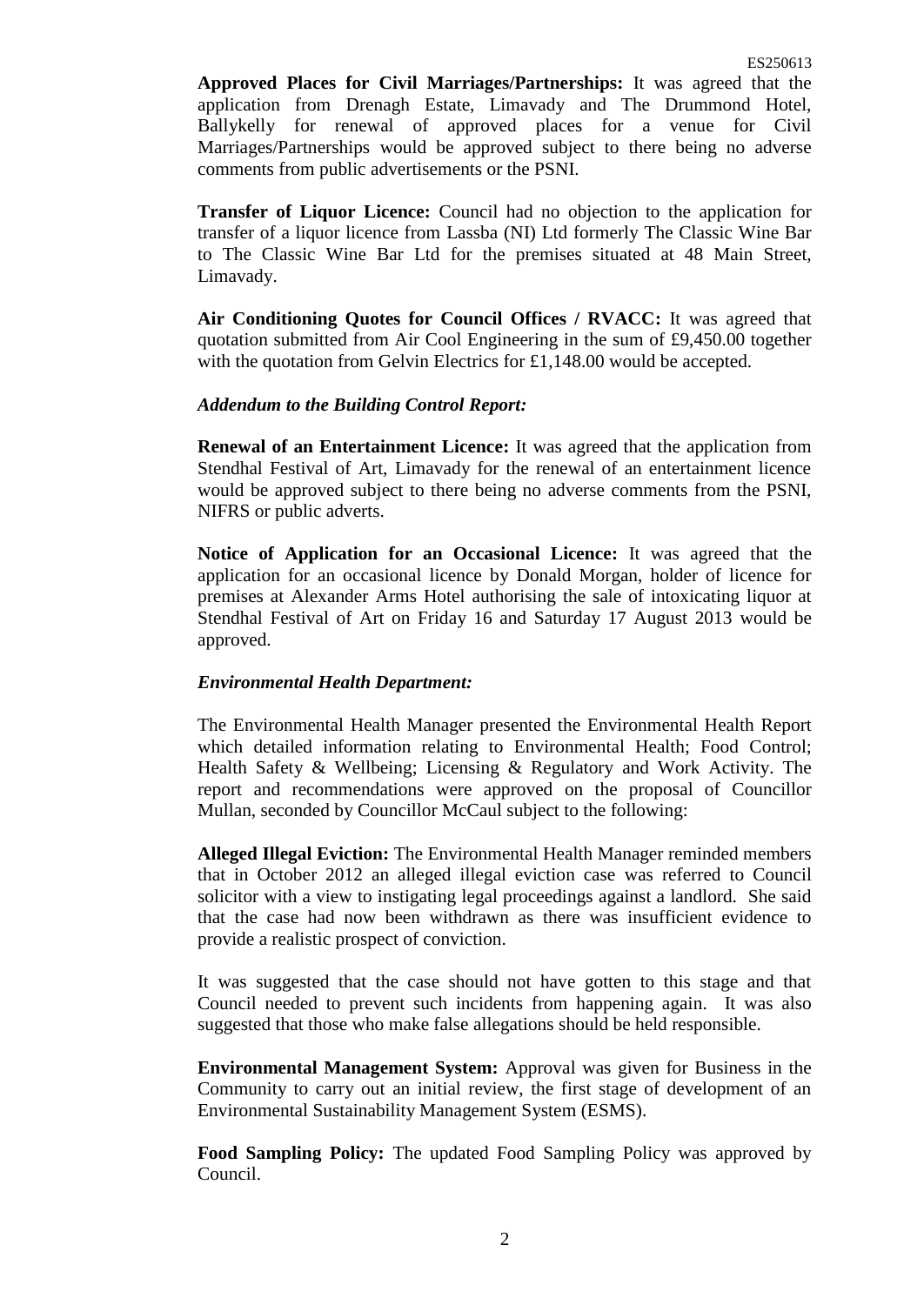**Driving for Better Business:** A member voiced disappointment at the poor update for the Driving for Better Business seminar. The Environmental Health Manager agreed to carry out research to ascertain why the update was low.

**Fuel Poverty – Oil Grants Scheme:** Members were advised that a grants scheme had been launched by the Mid & East Antrim and the Causeway Coast & Glen's cluster of councils to enable local communities to set up oil buying clubs and tackle fuel poverty in their areas. It was noted that three organisation made application from the Limavady area. It was suggested that the scheme should be ran again in the Autumn/Winter.

**Unlicensed Dog [LR238-2013]:** The Director of Environmental Services explained that following on from a previous court case in April 2013, the Department was made aware of an unlicensed dog at a house in Limavady. She said that a warning letter had been sent regarding responsible dog ownership and to request for the dog to be licenced by 2 May 2013. As the dog remained unlicensed, a letter with an accompanying  $£50$  fixed penalty was subsequently issued to the dog keeper and to advise that if the fine was not paid by 31 May the matter would be referred to Council with a recommendation to instigate legal proceedings for the offence of owning an unlicensed dog.

Members were advised that Council had evidence that the dog was unlicensed at the time the fixed penalty was issued and could prove the offence under Article 17 (1) of the Dogs Order. It was agreed that the case would be referred to Council's solicitor with a view to legal proceedings being taken against the keeper of the dog.

**Alcohol Consumption in a Designated Place:** Following on from an incident in May 2013 of alcohol consumption in a designated place, it was agreed that the matter be referred to Council's solicitor with a view to legal proceedings being taken against the person identified for contravention of the bye-law prohibiting the consumption of intoxicating liquor in a designated place.

Councillor S McGlinchey stated that there should be on the spot fines for onstreet drinking as taking people to Court was time consuming and costly to Council. He proposed, seconded by Councillor McCaul that a letter would be forwarded to the Justice Minister regarding amending the legislation on street drinking.

## *Technical Services Report:*

.

The Operations Manager and the Waste Services Manager presented the Technical Services Report and enlarged thereon. The items for information were noted and the report was adopted on the proposal of Councillor Mullan, seconded by Councillor McCaul subject to the following:

**Drumaduff Landfill Site – Closure and Restoration:** Retrospective approval was agreed for the purchase of a landfill gas analyser to measure and monitor gas at Drumaduff Landfill site.

**Maintenance of Pitches at Vale Centre, Greysteel:** It was agreed that representatives from the Vale Centre would be invited to present to Council details of their plans for a 3G pitch and exact nature and scale of the maintenance